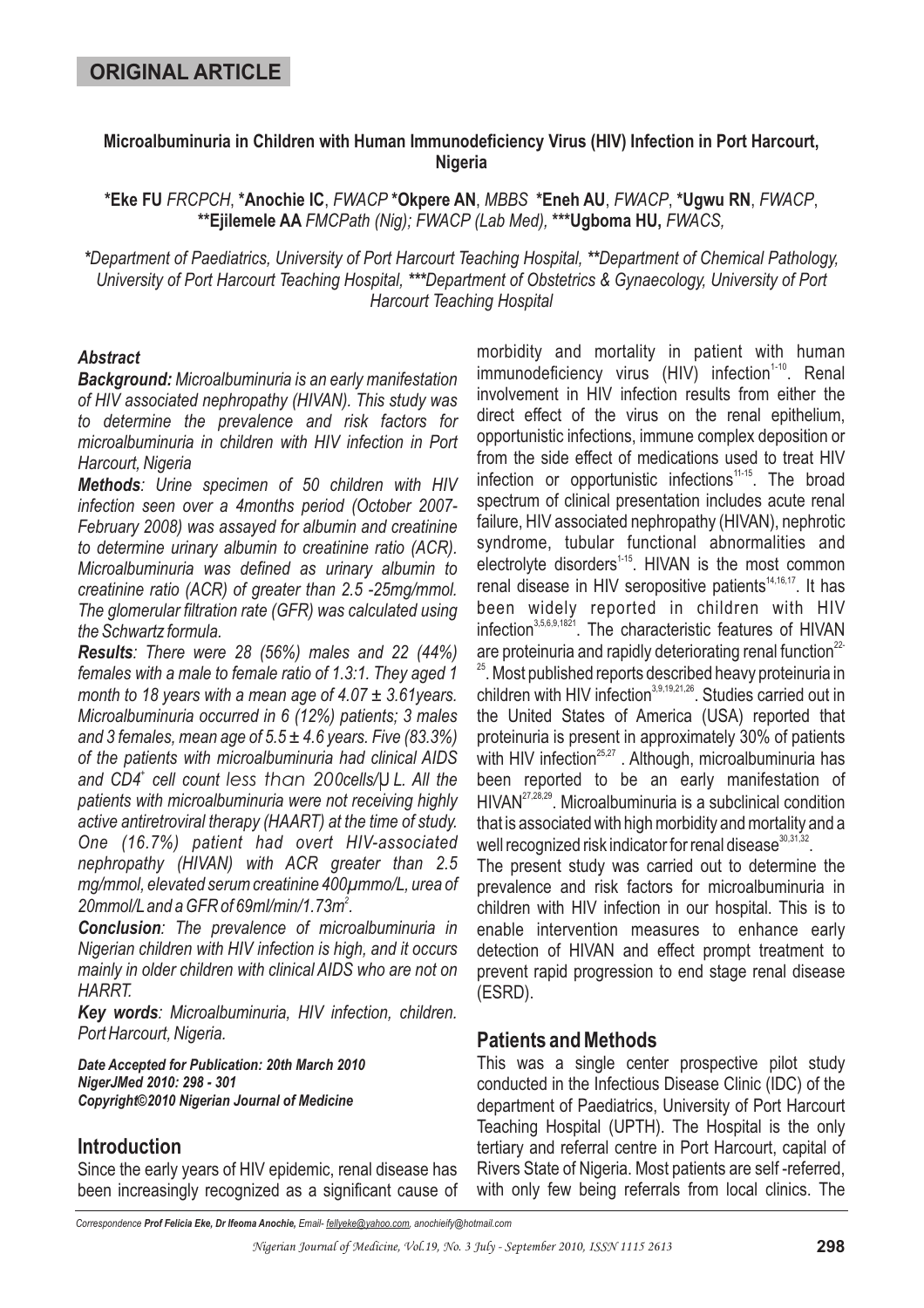hospital cares for children with HIV infection in the Infectious Disease Unit (IDU). During the period of study, there were 180 registered HIV infected children attending the IDC.

We prospectively studied children with HIV infection aged 1 month to 18 years over a period of 4 month from October 2007 to February 2008. The HIV status of the children was confirmed with the Western blot Proviral DNA method. Information on the biodata, clinical data, mode of transmission of HIV infection, CD4<sup>+</sup> cell count and drug medication were entered into a questionnaire that was used for each patient. Early morning urine specimens were collected from the subjects into a universal bottle and submitted to the laboratory within two hours of collection. Specimens were stored at 4°C and batch analyzed within one week of collection. Cloudy specimens were centrifuged and the supernatants were used for the assay. Urine albumin was assayed by immunoturbidimetry (Randox Laboratories UK Antrim). Urinary and serum creatinine were determined by the Jaffe Kinetic method (Biolabo SA Maizy, France). Absorbances were read in a Jenway 6320D spectrophotometer. Routine laboratory precision and accuracy controls were utilized. The urinary albumin to creatinine ratio (ACR) was determined by dividing the albumin concentration by the creatinine concentration. Results were expressed in milligram per millimole (mg/mmol). Microalbuminuria was defined as ACR of 2.5-25 mg/mmol. The glomerular filteration rate (GFR) was calculated using the Schwartz formula [height  $(cm) \times 0.55$ /serum creatinine  $(mg/dI)]^{33}$ .

# **Results**

Fifty patients with HIV infection aged 1 month to 18 years (mean  $4.07 \pm 3.61$  years) were studied. There were 28 (56%) males and 22 (44%) females with a male to female ratio of 1.3:1. The modes of transmission of HIV infection were vertical in 47 (94%) patients; blood transfusion in 2 (4%) patients and from unsterilized objects used for scarification mark in 1 (2%) patient. Only 7 (14%) were on highly active antiretroviral therapy (stavudine 1mg/kg twice daily; nevirapine 2mg/kg once daily for 2 weeks, then increased to 4mg/kg twice daily and lamivudine 4mg/kg twice daily ). The mean serum creatinine and urea were 67.5Ummol/L (range 40-400Ummol/L) and 4.1m mol /L (range 1.2-20mmol/L) respectively. The mean glomerular filtration rate (GFR) was 100ml/min/1.73m<sup>2</sup> (range 69-125ml/min/1.73m 2

Microalbuminuria occurred in 6 (12%) patients; 3 males and 3 females with mean age of 5.5± 4.6years. Although, microalbuminuria was present in the older children, this was not statistically significant (P>0.2). One (16.7%) patient had overt HIVAN with ACR of 15 mg/mmol, elevated serum urea and creatinine of 20mmol/L and 400µmmo/L respectively and a GFR of 69ml/min/1.73 $m^2$ . The remaining 5 (83.3%) patients had normal serum urea, creatinine and GFR. Clinical AIDS ((persistent diarrhea, weight loss greater than 10%, chronic cough, oral candidiasis and skin rash) and low  $CD4^*$  cell count of less than 200 cells/UL was seen in 5 (83.3%) patients. The mode of transmission of HIV infection in all the patients with microalbuminuria was vertical. None had received highly active antiretroviral therapy (HAART) at the time of study.

# **Discussion**

The prevalence of overt proteinuria in patients with HIV infection has been widely published both in adults $4,10,14,21,23$  and in children $3,19,26,34$ . However, there are yet few published reports on the prevalence of microalbuminuria in HIV seropositive patients<sup>26,35</sup>. In our present study, the 12% prevalence of microalbuminuria in HIV infected children is comparable to 11.1% prevalence reported by Leroy et al<sup>35</sup> in children in USA and the 11% prevalence reported by Szczech et al<sup>36</sup> in adults also in USA. However, it was lower than the 64% prevalence reported by Han et al<sup>29</sup> in HIV seropositive adults in South Africa, a similar African country. Although HIVAN have been reported to occur in younger children from 30 months of age<sup>34</sup>, we found microalbuminuria more in older children. This is similar to the findings of Chaparro et al $^{34}$  where proteinuria was found only in older children with mean age of 8.7years. Most published studies agree that HIVAN is a late manifestation of HIV infection<sup>1,16,22,37</sup>. The finding of microalbuminuria in older patients in our study although not statistical significant may suggest that the risk for HIVAN is greatest in those with longer duration of HIV infection since all the patients acquired the infection perinatally. Although HIVAN has been reported to be more prevalent in males $^{14,22}$  there was no significant sex difference in those children with microalbuminuria in this present study.

Microalbuminuria is a sign of early damage to the kidneys and cardiovascular system $^{32,38}$ . Individuals with microalbuminuria may have a rapid progression to overt proteinuria, progressive deterioration in renal function and may eventually develop end stage renal disease (ESRD)<sup>39</sup>. Some studies have noted that HIVAN progress to ESRD at a very rapid rate, varying form weeks to months $^{\text{1,2,23}}$ . However, Strauss et al $^{\text{s}}$  and Ray et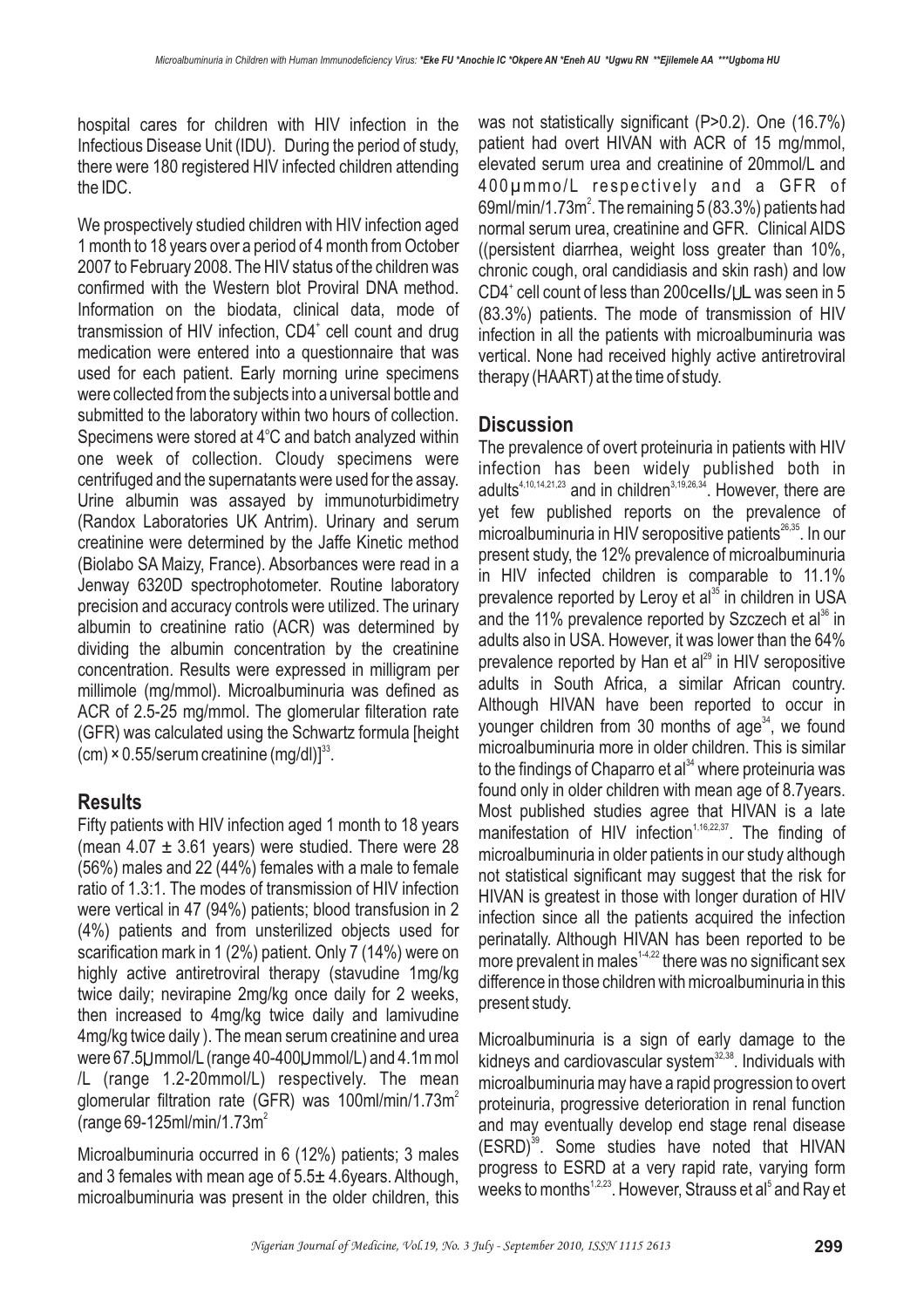al<sup>19</sup> noted a less fulminant course in children. In our present study, all except one of the patients with microalbuminuria had normal renal function. This will suggest that Nigerian children with HIVAN may have a slower progression to ESRD.

The majority (83.3%) of the patients with microalbuminuria including the one with overt HIVAN had AIDS in clinical stage 3 as defined by the World Health Organization  $(WHO)^{40}$  with severe immunosuppression. This is similar to the findings of Chaparro et al<sup>34</sup> where 32.2% of the patients with proteinuria were in advanced stages ofAIDS.

Highly active antiretroviral therapy (HAART) and angiotensin-converting enzyme inhibitors (ACEI) are standard therapeutic regimen for the treatment of HIVAN  $1,5,41.42$ . Retrospective studies in adults have shown the

#### **References**

- Rao TK, Fillipone EJ, Nicastri AD, Landesman SH, frank E, Chen CK. Associated focal and segmental glomerulosclerosis in the acquired immunodeficiency virus syndrome. N Eng J Med. 1984; 310: 669 - 673.
- 2. D' Agatti V, Appel GB. Renal pathology of human immunodeficiency virus infection. Semin Nephrol. 1998; 18: 406 - 421
- 3. Strauss J,Abitbol C, Zilleruelo G, Scott G, ParedsA, Malaga S, Montane J, Miiehell C, Part W, Pardo V. Renal disease in children with acquired immunodeficiency virus syndrome. N Engl J Med. 1989; 321: 625 - 630
- 4. Agaba EI,Agaba PA, Sirisena ND,Anteyi EA. Renal disease in the acquired immunodeficiency syndrome in North central Nigeria. Nig J Med. 2003; 12: 120 - 125.
- 5. Strauss J, Zilleruelo G, Abitbol C, Montane B, Pardo V. Human immunodeficiency virus nephropathy. Pediatr Nephrol. 1992; 7: 220 - 225.
- 6. Connor E, Gupta S, Joshi V, Dicarlo F, Offenberger J, Minnefor A, Oleske J, Ende N. Acquried immunodeticency syndrome associated renal disease in children J. Pediatr. 1988; 113: 39 - 44.
- 7. Ross MJ, Klotman PE, Winston JA . HIV- associated nephropathy: case study and review of literature. AIDS patient Care STDS. 2000; 14: 637 - 645.
- 8. Winston JA, Burns GC, Klotman PE. The human immunodeficiency virus (HIV) epidemic and HIV - associated nephropathy. Semin Nephrol. 1998; 18: 373 - 377.
- 9. Ray PE, Rakusan T, XU L. A 20-year history of childhood HIV associated nephropathy Pediatr Nephrol. 2004; 19: 1075 - 1092.
- 10. Emem CP, Arogundade F, Sanusi A, Adelusola K, Wokoma F, Akinsola A. Renal disease in HIV - seropositive patients in Nigerian: an assessment of prevalence, clinical features and risk factors. Nephrol Dial Transplant. 2008; 23: 741 - 746.
- 11. Buggeman LA, Ross MA, Tangi N, Cara A, Dikma S, Gordon RE, Burns GC, D' Agati VD, Wiston JA, Kcotman ME, Klotman PE. Renal epithelium is a previously unrecognized site of HIV infection. JAm SOC Nephrol. 2000; 11: 2079 2087.

efficacy of zidovudine alone and HAART in slowing progression to ESRD in patients with HIVAN<sup>43,44</sup>. However, Michel et al $44}$  suggested that the efficacy of zidovudine in preventing renal failure in HIVAN patients is greatest when started before the onset of renal failure. In our present study, all 6 patients with microalbuminuria were yet to commence HAART at the time of study. Early commencement of zidovudine and ACEI may be beneficial in slowing the progression to ESRD in those patients with normal renal function.

In conclusion, the prevalence of microalbuminuria is high in Nigerian children with HIV infection. It occurred mainly in older children with clinical AIDS who are not receiving HAART. We recommend routine screening for microalbuminuria in HIV infected patients and early treatment with HAART and ACEI to slow the rapid progression to ESRD.

- 12. Daugas E, Rougier JP, Hill G. Highly active antiretroviral therapy (HAART) related nephropathies in HIV infected patients. Kidney Int. 2005; 67: 395 403.
- 13. Berns JS, Cohen RM, Stomacher RJ, Rudnick MR. Renal aspects of the therapy for human immunodeficiency virus and opportunistic infections. J Am Soc Nephrol. 1991; 1:1061 1063
- 14. Cohen AH. HIV associated nephropathy: current concepts. Nephrol Dial Transplant. 1998; 13: 540 542.
- 15. Yogev R, Chadwick EG. Acquired Immunodeficiency Syndrome (Human Immunodeficiency Virus). In: Behrman RE, Kliegman RM, Jenson HB. Nelson Textbook of Pediatrics, 16<sup>th</sup> ed. Philadephilia: Saunders WB company (Publishers), 2006: 1022 1032.
- 16. Ross MJ, Klotman PE. Recent progress in HIV-associated nephropathy. JAm Soc Nephrol. 2002; 13: 2997 3004.
- 17. D'Agati V,Appel GB. HIV infection and the Kidney. JAm Soc Nephrol. 1997; 8: 138 152.
- 18. Cachat F, Cheseau VJ, Guignard JP (1998) HIV associated nephropathy in children.Arch Pediatr. 1998; 5: 1353 1358.
- 19. Ray PE, Rakusan T, Loechelt BJ, Selby DM, Liu XH, Chandra RS. Human Immunodeficiency virus (HIV) association nephropathy in children from the Washington DC area: 12 years experience. Semin Nephrol. 1998; 18: 396 405.
- 20. Ahuja TS, Abboil KC, Pack L, Kuo YF. HIV associated nephropathy and end stage renal disease in children in the United States. Pediatr Nephrol. 2004; 18: 808 811
- 21. Anochie IC, Eke FU, Okpere AN. Human immunodeficiency virus associated nephropathy (HIVAN) in Nigerian children. Pediatr Nephrol. 2008; 23: 117 122.
- 22. Rao TKS. Clinical features of human immunodeficiency virus associated nephropathy. Kidney Int. 1991; 40 (Suppl): S13-S18.
- 23. Ahuja TS, Agraharkar M. Renal complications of the human immunodeficiency virus infection. Sandi J Kidney Dis Transplant. 2000; 11: 1- 12.